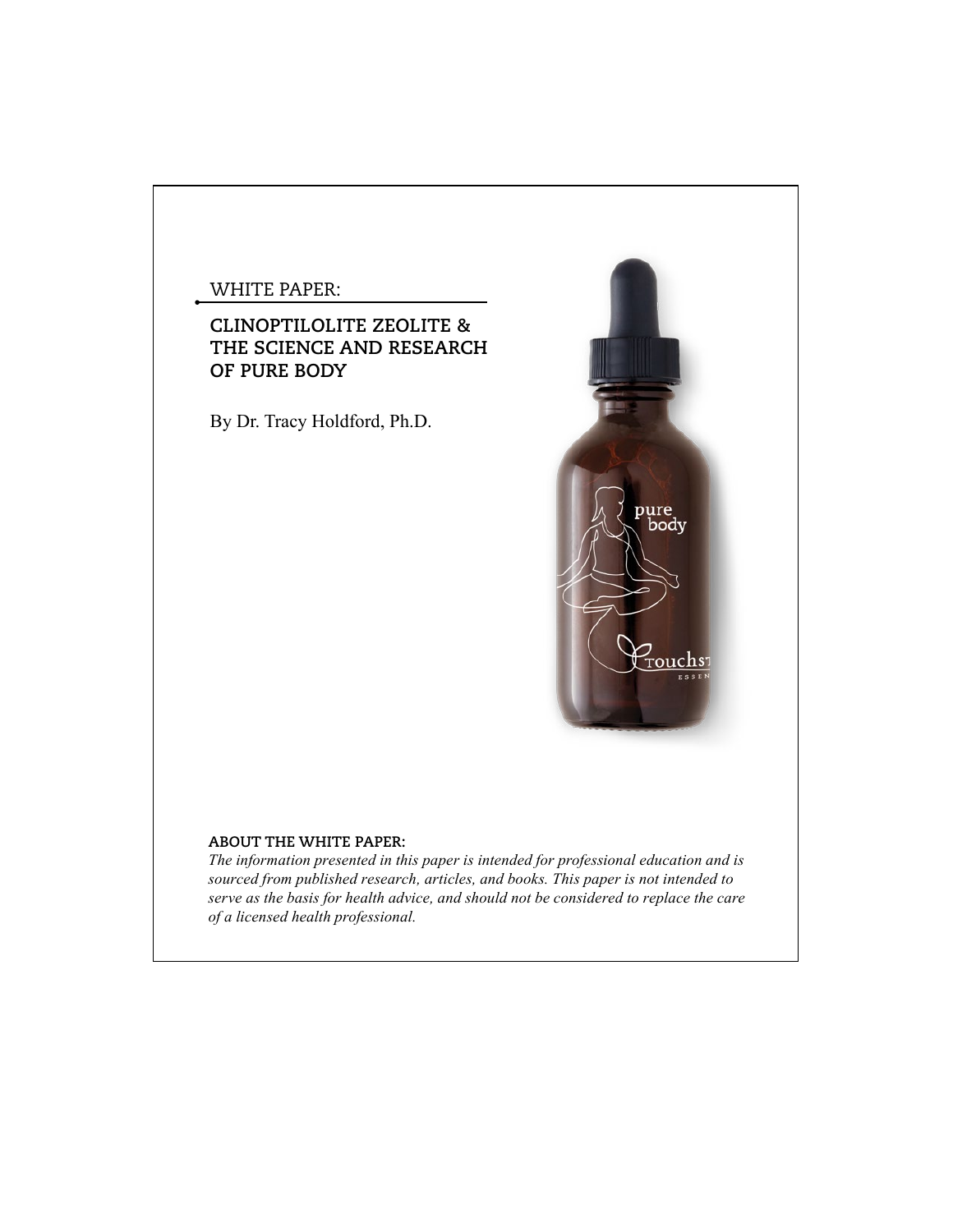## **Dr. Tracy Holdford, Ph.D.**

As a preeminent scientist and researcher, Dr. Holdford serves as a consultant on matters of biochemistry and physics regarding projects and products requiring a high degree of technical expertise.

Identified at an early age for his academic aptitude, Dr. Holdford obtained his first degree at 15, and through a fast-track program with the US military and Department of Defense, went on to achieve five distinguished academic doctorates (PhDs).

**Ph.D. Theology and Philosophy** [Southern Methodist University] Honors Dissertation: "The Spiritual Gap between Culture and Religion."........ 1991

| <b>Ph.D. Inorganic Chemistry [Southern Methodist University]</b><br>Honors Dissertation: "The Role of Sulfites in Manufacturing |  |
|---------------------------------------------------------------------------------------------------------------------------------|--|
| Ph.D. Biochemistry [Southern Methodist University]                                                                              |  |
| <b>Ph.D. Nuclear Physics</b> [University of Central Arkansas]<br>Honors Dissertation: "Isotope Stabilization Options for        |  |
| <b>PhD Organic Chemistry [University of Central Arkansas]</b><br>Honors Dissertation: "The Role of Organic Sulfur in the        |  |
|                                                                                                                                 |  |

After completing his service with the Department of Defense, Dr. Holdford spent 20 years in private practice, consulting with a variety of clients on medical issues, developing harmonized approaches to wellness that combine allopathic, alternative and nutritional therapies.

Dr. Holdford is also a member of the Native American Cherokee tribe, and has blended his vast scientific and technical knowledge with the Native American teachings of mind, body and spirit into a healing ministry.

With extensive experience in the use and application of zeolites—and clinoptilolite in particular— Dr. Holdford serves as the Chief Science Officer for Touchstone Essentials and developer of the technology and process for Pure Body.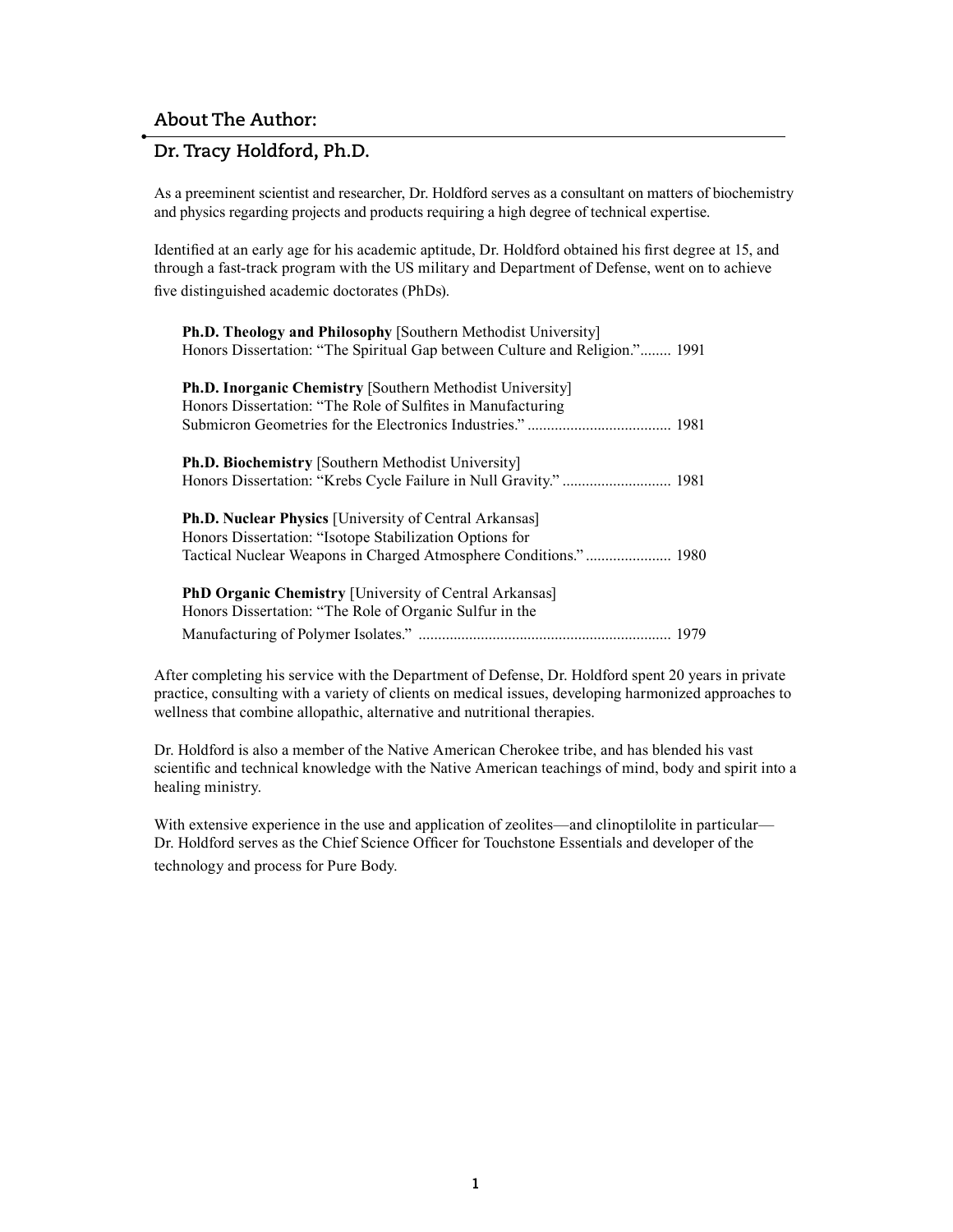## **Zeolites:**

Zeolites are natural minerals of volcanic origin that are characterized as crystalline hydrated aluminosilicates of alkali and alkaline earth cations having an infinite and open three-dimensional structure (Fig. 1).

Zeolite forms when molten volcanic lava meets seawater. Due to the unique conditions that occur at that moment, zeolite forms small cages, becomes very porous, and takes on its unique charge both within the cage and on the surface. The charge occurs when the minerals present in the seawater lock into the structure, and the transformation from molten rock to beneficial mineral takes place.

The ability of zeolites to lose and gain water reversibly and to exchange extra-framework cations, both without change to the crystalline structure, is the basis of their unique properties as "molecular sieves."

Zeolites exhibit versatile adsorptive, cation-exchanging, dehydrating-rehydrating, and catalytic properties that make them suitable for multiple uses. Simplified, this means that zeolite looks like a honeycomb and carries a charge that allows it to capture toxins. When ingested, powdered zeolites, like almost all silicates, are inert and therefore do not react chemically with food or body fluids or their metabolites. The risk of any associated adverse effects is therefore insignificant. In toxicology studies involving mice and rats, the administration of the zeolite clinoptilolite during a period between 6 and 12 months caused no changes that could be considered a toxic effect of treatment.<sup>2</sup>

### **A BRIEF HISTORY OF ZEOLITE:**

- B.C.: Used in Roman Aqua Ducts
- 1760's: Rediscovered by a Swedish mineralogist
- 1960's: Mentioned in scientific circles in Europe and U.S.
- 1970's: Used for wastewater ammonia removal
- 1980's: Used to clarify pool water in Europe and then in USA; used in Chernobyl radioactivity removal
- 1990's: Used in agriculture and with cattle and poultry and began to be sold as a supplement for detoxifying the human body
- 2000's: Many companies are now marketing clinoptilolite zeolite in numerous products



*Fig. 1. Crystal structure of the zeolite clinoptilolite with its 8-ring and 10-ring channels.*

After the knowledge of zeolite was lost to mankind with the demise of the Roman empire, zeolites were rediscovered and described in 1756 by Cronstedt, a Swedish mineralogist who coined the name from two Greek words meaning 'boiling stones', referring to the evolution of steam when the rock is heated.

About fifty different natural zeolites are now known and more than one hundred and fifty have been synthesized for specific applications such as industrial catalysis or as detergent builders. Needless to say, people have been using zeolite for a very long time.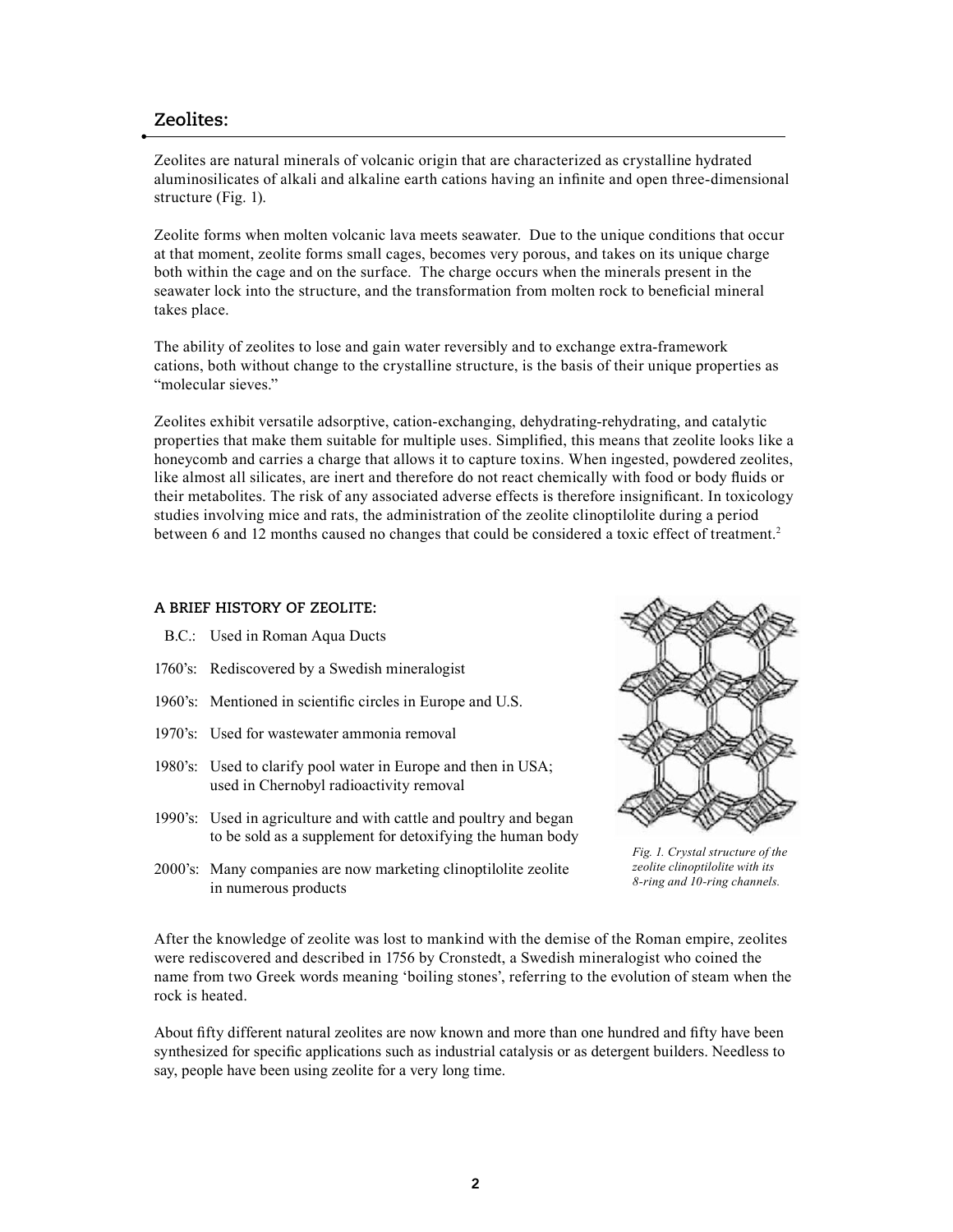# **Health Benefits And Uses Of Zeolite:**

Zeolites have been investigated in a broad spectrum of medical uses. Several of these applications take advantage of the adsorption and ion exchange properties of zeolites.

- Recently, two clinical studies involving healthy volunteers and patients suffering from malignant disease and diabetes demonstrated that orally administered natural clinoptilolite is a potent antioxidant.<sup>10</sup>
- When applied externally in powder form, zeolite has also been found to quicken the healing of wounds and surgical incisions; in Cuba, clinoptilolite is commonly used to treat topical wounds in horses and livestock.
- As proven bactericides and fungicides, zeolites have been used to control urinary tract infection and dental plaque formation.<sup>11-13</sup>
- It is well known that silica particles prevent almost completely the onset of spontaneous diabetes in young BB rats and the destruction of  $\beta$  cells in non-obese mice given cyclophosphamide.<sup>14, 15</sup>
- In mice with alloxan-induced diabetes, natural clinoptilolite has been shown to avert or diminish some late sequelae of the disorder, such as polyneuropathy.<sup>2</sup>
- Accumulating evidence has suggested that zeolites may significantly affect the regulation of the immune system.

Ueki et al have reported that silica, silicates, and aluminosilicates may act as nonspecific immunostimulators in a manner similar to that of the superantigens  $(SAgs)$ ,<sup>16, 17</sup> a class of powerful, immunostimulatory bacterial and viral toxins. Unlike conventional antigens, SAgs bind as unprocessed proteins to particular motifs of the variable region of the β chain (Vβ) of the T-cell receptor (TcR) outside the antigenbinding groove and to invariant regions of major histocompatibility complex (MHC) class II molecules on the surface of antigen-presenting cells (APCs).

As a consequence, SAgs, in nanogram to picogram concentrations, stimulate up to 10% to 30% of the host T-cell repertoire, whereas in conventional antigenic peptide-TcR binding, only 1 in  $10<sup>5</sup>$  to  $10<sup>6</sup>$  T cells (0.01%-0.0001%) is activated. <sup>18</sup> In accordance with this theory, proinflammatory macrophages, which belong to MHC class II APCs, are activated by fibrogenic silicate particles,<sup>19, 20</sup> and the removal of MHC class II DP/ DR+ cells results in a lack of macrophage stimulation by the silicate chrysotile.<sup>16</sup>

More recently, Pavelic et al have demonstrated that the lymphocytes from lymph nodes of mice that were fed for 28 days with micronized zeolite clinoptilolite provoked a significantly higher allogeneic graft-versus-host reaction than did lymphocytes in control mice. After the mice were administered clinoptilolite intraperitoneally, the number of peritoneal macrophages increased significantly, as did their superoxide anion production.<sup>21</sup>

• The property of clinoptilolite to remove heavy metals has been documented extensively  $1621$ .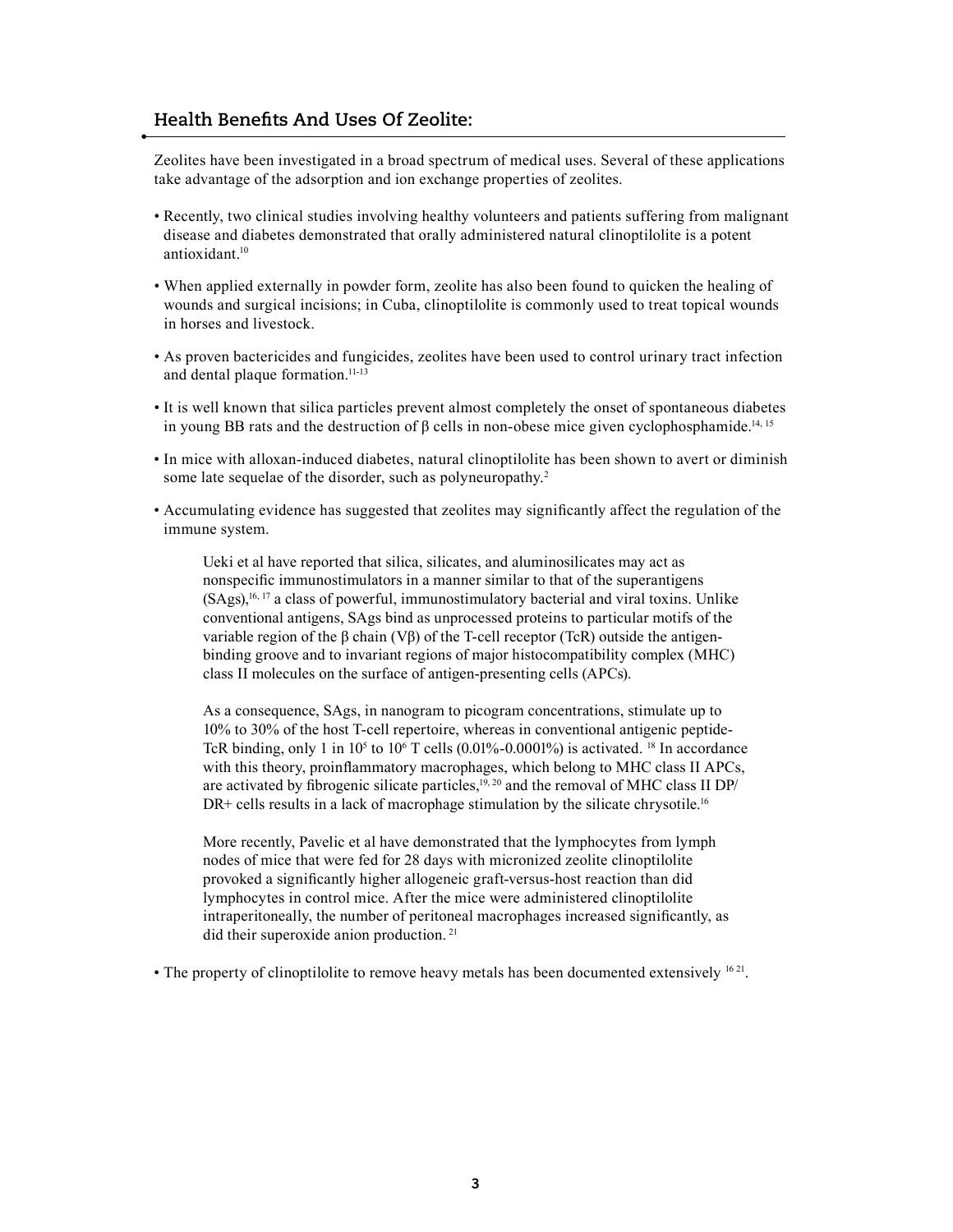# **The Mechanism Of Action Of Clinoptilolite Zeolite:**

Clinoptilolite has a cage-like structure, with pores and channels running through the crystal. The cage and surrounding mineral carries a net negative charge, making it one of the few negatively charged minerals found in nature.

Because of its cage-like structure and negative charge, clinoptilolite has the ability to draw and trap within and on itself <sup>10,19</sup> positively charged heavy metals and other toxic substances <sup>2,4,9,11,13,18,20,23,32,33</sup>.

The zeolite in Pure Body attracts and traps small, highly-charged particles that fit into the pores and channels of the zeolite cage. The SiO4 units are electrically neutral, but each AlO4 unit carries a negative charge, creating fixed, negatively charged sites throughout the crystal structure.

The negative charges of the AlO4 units are balanced by the presence of four-exchangeable, positively charged metals known as cations. These cations usually consist of calcium, magnesium, sodium and potassium. These ions are only loosely held and can be readily displaced by other substances, such as toxic heavy metals or other organics. This phenomenon is known as cationic exchange, and it is the very high cationic exchange capacity of zeolites, which provides for many of their useful properties.

In their chemical makeup, zeolites are made up of aluminum, silica, and oxygen. Zeolites have a rigid, 3-dimensional crystalline structure (similar to a honeycomb) consisting of a network of interconnected tunnels and cages. Water moves freely in and out of these pores but the zeolites framework remains rigid.

Another special aspect of this structure is that the pore and channel sizes are nearly uniform, allowing the crystal to act as a molecular sieve. Whereas most chelating agents used for detoxification are nonspecific, only relying on charge for binding potential, the clinoptilolite seems to be highly specific for the heavy metals.

Research has shown that the smaller the diameter of the metal and the higher the charge of the metal, the greater the affinity it has for the zeolite. Higher charges simply increase the strength of binding with higher binding characteristics. The small size allows for deeper access into the zeolite pores with more points of coordination (attachment).

As an example of this phenomenon, arsenic has a charge of  $+3$  and an atomic radius of approximately 1.8 angstroms, while potassium has a charge of only +1 and an atomic radius of approximately 2.8 angstroms. The arsenic binds with very high affinity for the zeolite while the potassium has no affinity whatsoever.

The clinoptilolite binds a variety of toxins. This includes heavy metals (Lead, Cadmium, Mercury, etc.), nitrosamines, and others. Cationic exchange is an entirely passive process: when the zeolite is in close proximity to these high-affinity compounds, they will be drawn to the zeolite and either absorbed into the cage or adsorbed onto the surface of the zeolite. There is no chemical activity in this process.

The zeolite will not be drawn to compounds in an effort to 'rip' metals away from them. In other words, the zeolite will not pull metals that are sequestered inside tissue or bone. If, on the other hand, the tissue has already released free metals into the system, the zeolite will have the ability to trap and remove it.

Organics (Non Volatile and Volatile) are also removed by Clinoptilolite.3,4,5,9,11,17,18,20,32 Organics are not trapped or exchanged in or onto the surface as in heavy metals, but rather are absorbed into and onto the clinoptilolite using a combination of ionic attraction rather than exchange.

This attraction is based on the overall charge of the organic compound with preference given to positive charge points on the molecule itself. Thus, a large molecule such as ammonium citrate will still be removed even though its size is much larger than the particle of zeolite. There are many studies ongoing today to take advantage of this effect (see references 34 to 42 below).

While clinoptilolite is mostly known for heavy metal removal, the ability to positively affect the removal of potentially toxic organic compounds at the same time cannot be ignored.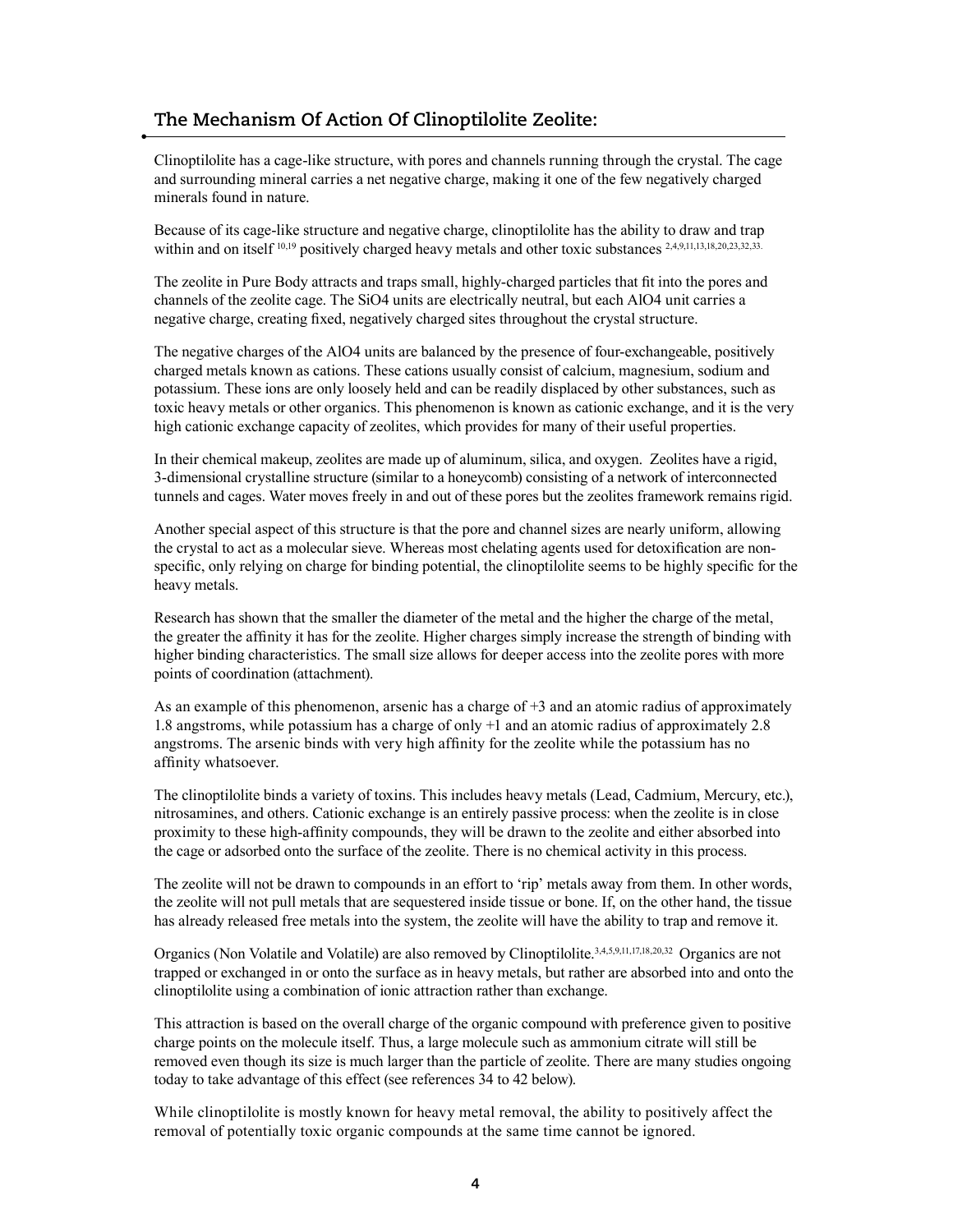## **Environmental Exposure To Heavy Metals And Toxins:**

In our increasingly industrialized world, the issue of toxic environmental exposure is coming to the forefront as an issue of public health and safety.

In 2009 the **Fourth National Report on Human Exposure to Environmental Chemicals** (prepared jointly by the Department of Health and Human Services, Centers for Disease Control and Prevention, and the National Center for Environmental Health, updated 2011) gives a comprehensive look at what the human exposure is in a cross section of Americans. Quoting from the report:

"The Fourth Report presents data that provides estimates of exposure for the civilian, non-institutionalized U.S. population. The Fourth Report, for the first time, provides population reference values in blood and urine, including 95th percentile levels, for 75 chemicals."

This report shows that mercury increases over our lifetime from an average of .6 ug/L (micrograms per liter) at age 16 to over 1.2 ug/L at age 40. The trend continues as we age. Again quoting directly from the report:

"Blood and urine are commonly used to measure recent exposure to mercury. Hair is a biomarker of long-term exposure to methylmercury. CDC's first National Exposure Report (2001) reported geometric means of mercury in blood of 0.3 μg/L for children ages 1- 5 years and 1.2 μg/L for women ages 16-49 years. However, 10% of the women tested by CDC were found to have mercury levels that exceeded the level defined by a National Research Council expert committee to be optimally protective for the developing fetus."

This study shows that the average from 2001 to 2011 has risen from 0.3 ug/L to 0.6 ug/L. Also,

"New data on blood lead levels in children aged 1 to 5 years enable estimates of the number of children with elevated levels (that is, levels greater than or equal to 10 micrograms per deciliter [μg/dL]) to be at 1.4% of children between 1 and 5."

To put this in perspective, the current USA population is over 311 million people (311,800,000 in mid-2011 (US Census Bureau)). There are 19,176,000 children under the age of five. The CDC considers children to have an elevated level of lead if the amount in the blood is 10 micrograms per deciliter (μg/dL) or higher. However, recent information suggests that effects on the nervous system and developmental effects in children can occur at blood lead levels as low as 2.5 μg/dL. CDC's first National Exposure Report (2001) reported geometric mean blood lead levels of 2.0 μg/dL in children ages 1-5 years, and 1.6 μg/dL for all age groups.

Those 268,464 (1.4%) children under the age of five may be neurologically impacted due to lead alone. The geometric mean of urine lead concentration across all age groups was 0.80 μg/L. The number of adults with high levels of lead is in the millions.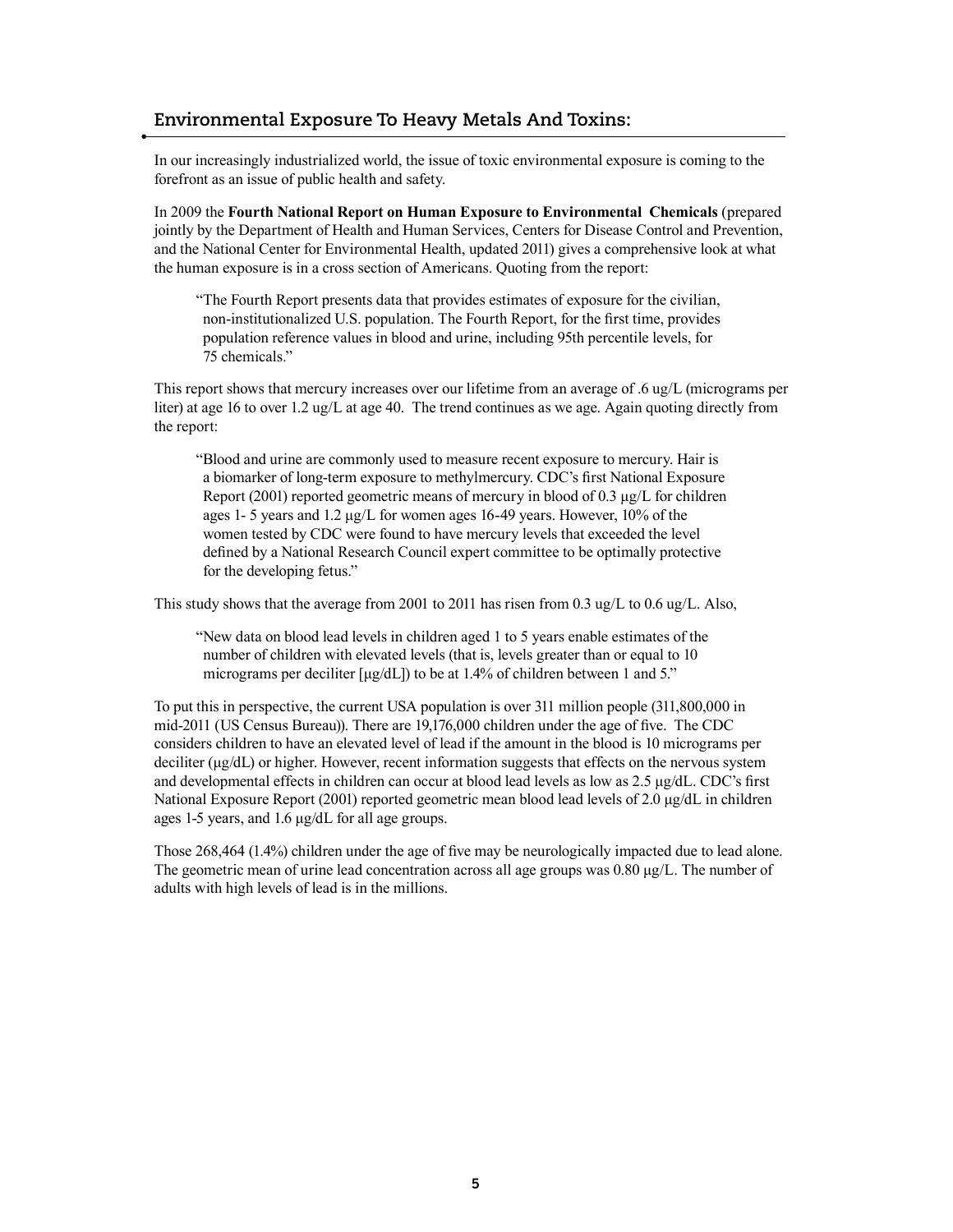#### **Quoted from the Fourth Report: Sources of Heavy Metals and Routes of Exposure:**

"Heavy metals have been widely used in industry since the 1800's and as a result are common environmental contaminants. Sources of heavy metals include air emissions from coal-burning plants, smelters, and other industrial facilities (e.g., cadmium and arsenic); waste incinerators (mercury and cadmium); process wastes from mining and industry; pesticides and wood preservatives (e.g., arsenic and chromium); fertilizers (e.g., cadmium is found in phosphate fertilizers); and lead in household plumbing and old house paints. While certain types of industrial facilities are required by the EPA to report their releases of some heavy metals to the Toxics Release Inventory (TRI), other major sources, including power plants and waste incinerators, are not. Consequently, the TRI may significantly under-report actual environmental releases of some metals.

Heavy metals can also enter the environment through natural processes. For example, in some parts of the U.S., naturally occurring geologic deposits of arsenic dissolve into groundwater, potentially resulting in unsafe levels in drinking water supplies. Once released to the environment, metals can remain for decades or centuries, increasing the likelihood of human exposure. Humans are exposed to heavy metals through inhalation of air pollutants, consumption of contaminated drinking water, exposure to contaminated soils or industrial waste, or consumption of contaminated food. Food sources such as vegetables, grains, fruits, fish, and shellfish can become contaminated by accumulating metals from surrounding soil and water.

**Health Effects of Heavy Metals:** Heavy metals cause serious health effects, including reduced growth and development, cancer, organ damage, nervous system damage, and in extreme cases, death. Exposure to some metals, such as mercury and lead, may also cause development of autoimmunity, in which a person's immune system attacks its own cells. This can lead to joint diseases, such as rheumatoid arthritis, and diseases of the kidneys, circulatory system, and nervous system.

Metals are particularly toxic to the sensitive rapidly developing systems of the fetus, infants, and young children. Some metals, such as lead and mercury, easily cross the placenta and can damage the fetal brain. Childhood exposure to some metals can result in learning difficulties, memory impairment, damage to the nervous system, and behavioral problems such as aggressiveness and hyperactivity. At higher doses, heavy metals can cause irreversible brain damage. Children may receive higher doses of metals from food than adults may, since they consume more food for their body weight than adults do. In addition, children absorb metals more readily through their intestinal tract than adults."

Then there are the other heavy metals such as Cadmium, Antimony and Beryllium. The list goes on. All are valuable metals used in many modern products and processes. Many are by-products of energy production including the common fuels, gasoline, and coal. Using studies such as the Fourth Report, the need for heavy metals and organic compound removal from our bodies is evident.

Given the scope of the problem in the United States, it is logical to assume that any industrial nation has similar issues with heavy metal environmental toxins. These toxins do not respect national borders so those countries with developing neighbors have increased risk of exposure as well.

As previously stated and referenced, the zeolite clinoptilolite is widely known for heavy metal removal.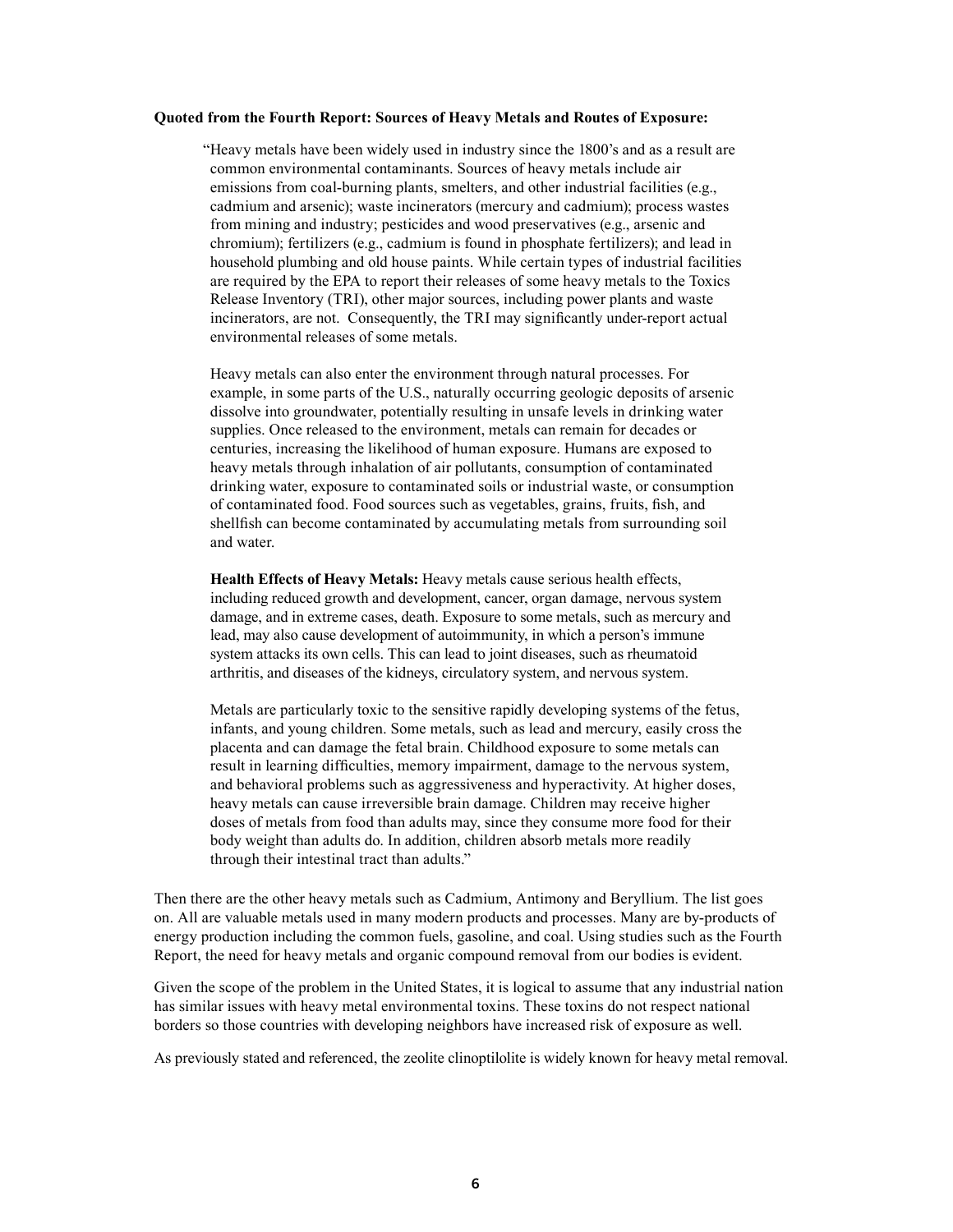# **Determining Factors Of An Effective Clinoptilolite Supplement:**

Clinoptilolite zeolite is shown in numerous studies to remove heavy metals and toxins at a cost effective level, without side effects.<sup>1</sup>

However, there are frequently lax standards when it comes to production of clinoptilolite supplements. There are several manufactures of clinoptilolite products, all claiming that their product is the best. Upon investigation, these companies have little to no science behind the formulation of their product, no published testing or proof of what is actually in their product, and written materials that are copied verbatim from other companies.

Factors that consumers should evaluate in determining what comprises an effective clinoptilolite zeolite supplement include:

### **1. Source:**

- The clinoptilolite zeolite in Pure Body comes from a well-known US source. Thus the way the material is handled from the time of mining to the final bottling step is regulated under US laws and standards of quality.
- Because of this internal US source, there are zero questions of fair labor or safe labor practices, unknown contaminates due to non-regulation of industrial pollutants, unknown contaminates being introduced from cross contamination (equipment being used for other uses other than handling zeolite) etc.

### **2. Verification:**

- Touchstone uses an independent laboratory to test every batch of Pure Body. This is done to ensure that the product is both processed properly and is safe to use. The certified laboratory tests for everything from heavy metals to organic compounds to microbial assays to the size of the individual particles.
- In addition, every raw material shipment is checked for exactly the same things as the finished product. While the manufacturing process has GMP certified protocols in place to check quality standards every step of the way, Touchstone feels the added step of independent analysis is in the best interest of the consumer. Everyone deserves verified assurances of what you are ingesting for your health.

### **WHAT DOES GMP CERTIFIED MEAN?**

**GMP means Good Manufacturing Practices** and is a mark that can commonly be found alongside of NSF certifications. This is a term that is used around the world and signifies that product has been tested for quality control. GMP also regulates the equipment used to create each product and requires that all methods of operation, which includes: cleaning, testing and manufacturing have been validated to perform their specific function. In short GMP and NSF certifications mean that you are getting a safe and consistent product each time that you buy it. With ongoing NSF and GMP processes, the same high standard is applied to the product whether you purchase today or three years later. It will always be the same product manufactured with the same high standards.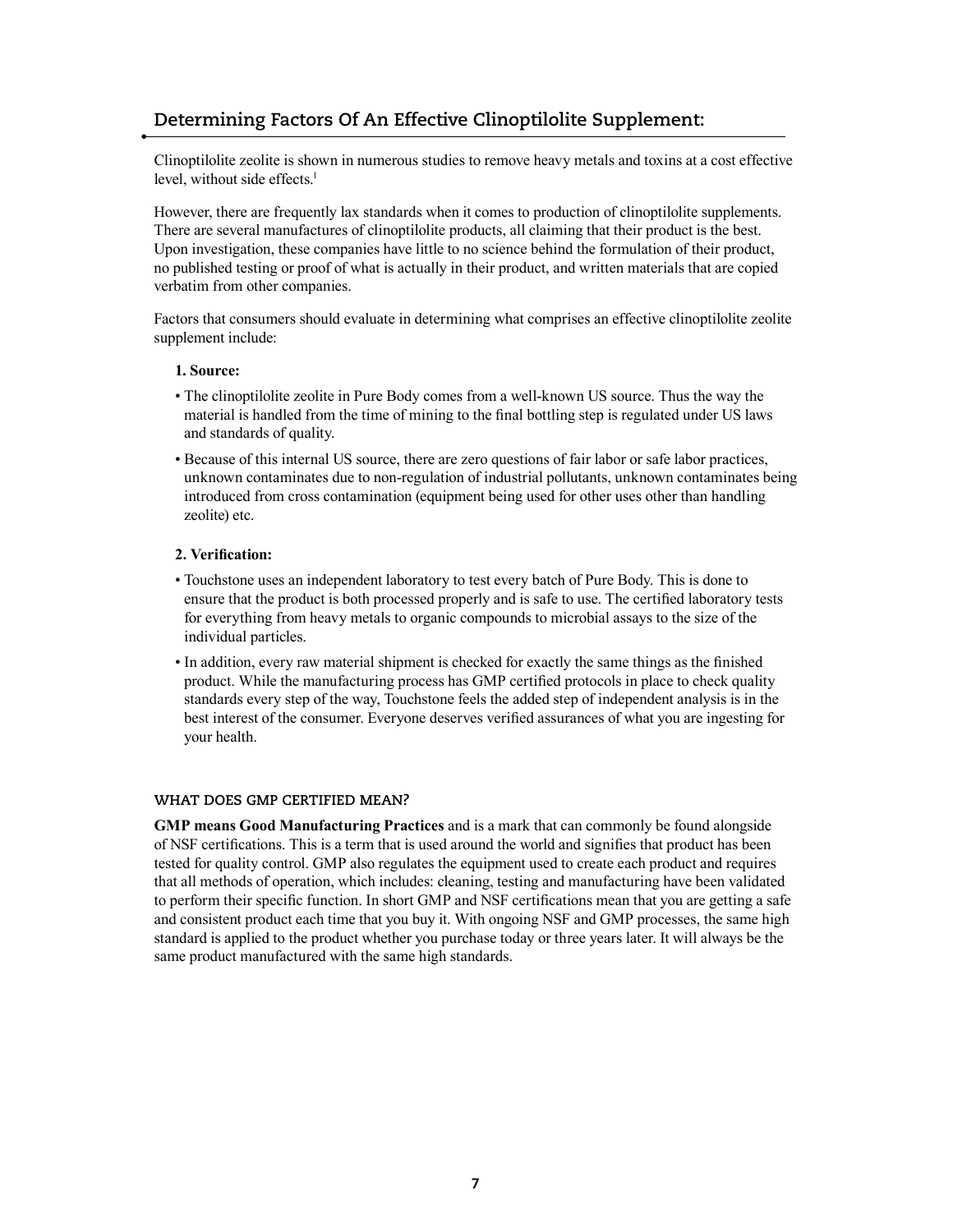### **3. Particle Size:**

- Size does matter when ingesting zeolite. Touchstone's Pure Body is put through a proprietary milling system that does two very important things. The first is to take the zeolite down to 0.3 micron mean average. This means that the vast majority of zeolite particles are going to be in the 0.1 to 0.5 micron window that the body uses the best. Will there be particles larger than 0.3 micron, Yes. Those larger particles will proceed to the large intestine, where they can trap toxins in the colon.
- The second thing our proprietary milling system does is to reduce the size of the particles down to a 0.3 micron mean average without crushing the zeolite cages which do all the work. Conventional methods used in most other zeolite preparations, is the utilization of a hard material such as a roller or steel balls to crush the zeolite to size. This method—while cost effective—destroys the very mechanism of why zeolites work in the first place, the cages, and their negative charge. The preparations for Pure Body do not use a mechanical crushing system to reduce the material to size thus keeping the cages intact.

#### **Why Size Matters For Zeolite Surface Area And Uptake Into The Bloodstream:**

1. Zeolite works exactly like a sponge. If you look at a sponge, you will see all the little cells (cages) that allow the sponge to soak up water. Suppose you cut the sponge in half. Now you have doubled the number of cells that are available to soak up water, cut the two pieces in half again and you have quadrupled the number of exposed cells.

If your zeolite particle is too large, there simply is not the number of exposed cages to be as effective as Pure Body. Reducing the size of the zeolite particle down to a true 0.3 micron mean average gives you a much larger surface area and exposed cages to remove the toxins from your system.

2. The reality is that anything larger than 0.3 micron will not enter the bloodstream. If the zeolite can't enter the bloodstream then it has to stay in the colon where it is limited to the exposure to toxins for removal. Our bodies are extremely efficient at storing toxins in the fatty tissues of our bodies. Any toxin the body does not recognize or does not have an enzyme to break down gets stored

The only way toxins are safely removed from these fatty tissues is to insure that the zeolite can reach it via the blood stream. Zeolite does not hunt down toxins and heavy metals. The zeolite has to come into physical contact with the toxins and heavy metals for the ion exchange to take place and the material trapped inside the zeolite.

Remember that we are talking about mean averages here. There will be some particles that will enter the colon to help it cleanse as well. Then due to the unique nature of zeolite, all of the particles will be safely eliminated from the body.

### **4. Science:**

The question is often asked if there is real science behind using clinoptilolite zeolite as a health product. The answer is a resounding yes! At the end of this white paper you will find a list of research papers that detail the benefits of using zeolite.

These peer-reviewed papers have withstood the test of independent scrutiny and both clinical and in vitro studies. The science of zeolite has produced a multibillion dollar industry and worldwide trade in zeolite. It has proven to be effective in multiple studies and is continuing to be studied today.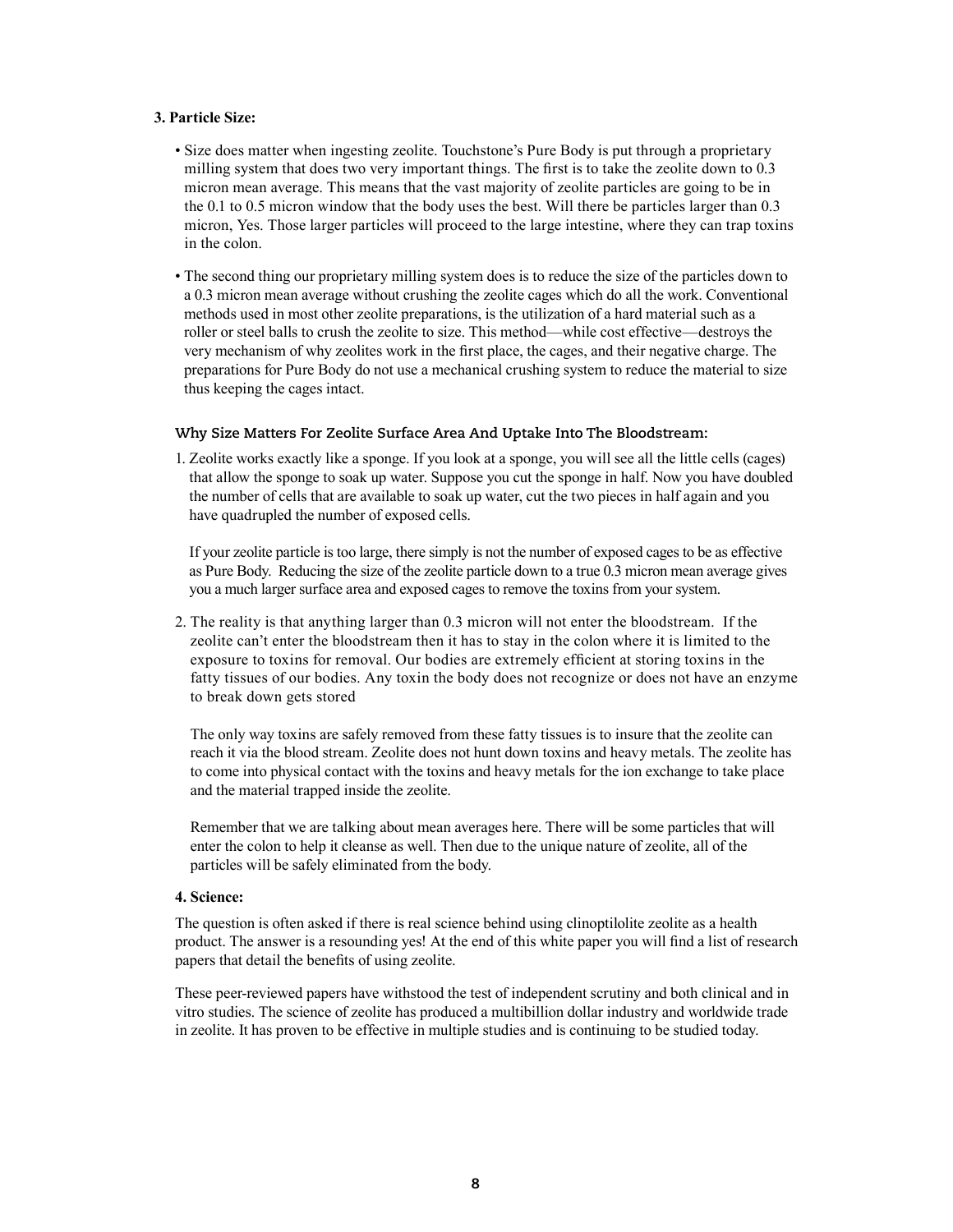### **Summary:**

- 1. Clinoptilolite zeolite is safe and effective, proven in numerous trials involving both people and animals.
- 2. **Pure Body** is the only product I am aware of that chooses to use a truly independent lab for testing product purity.
- 3. Touchstone Essentials checks the purity of each batch of product for purity with an independent lab versus an in-house manufacturing lab. Other manufacturers do not check purity at all, or use an in-house lab—which can lead to a perception of bias—or do a statistical check not a real time check (check one out of 'x' number of batches).
- 4. Safety and effectiveness of **Pure Body** is instilled through the stringent protocols from testing the incoming raw material to knowing what is in every bottle of product that reaches the consumer.
- 5. The federal guidelines set a maximum of three (3) grams per month as a maximum dosage. **Pure Body** is the only product that can prove the maximum allowed by regulation of actual Zeolite.
- 6. There are no financial or fiducially legal interactions between Touchstone Essentials and the Manufacturer and Independent Laboratory. Both are truly independent. There can be no perception of bias.
- 7. The integrity of Touchstone Essentials to bring the very best product to market is translated to the consumer through the commitment to continue to research and improve the product based on science.
- 8. Having GRAS (Generally Recognized As Safe) status with the FDA for clinoptilolite is assurance of the effectiveness and safety of **Pure Body.**
- 9. **Pure Body** is safer and much more economical than the alternatives available to remove the environmental toxins we are exposed to every day.

While all of the above cost Touchstone Essentials more to produce Pure Body, of greater importance is public safety and trust. The benefits of clinoptilolite zeolite in removing heavy metals, with the added benefits of proven removal of some organic toxins, makes the choice of Pure Body an economical and safe addition to everyone's lifestyle.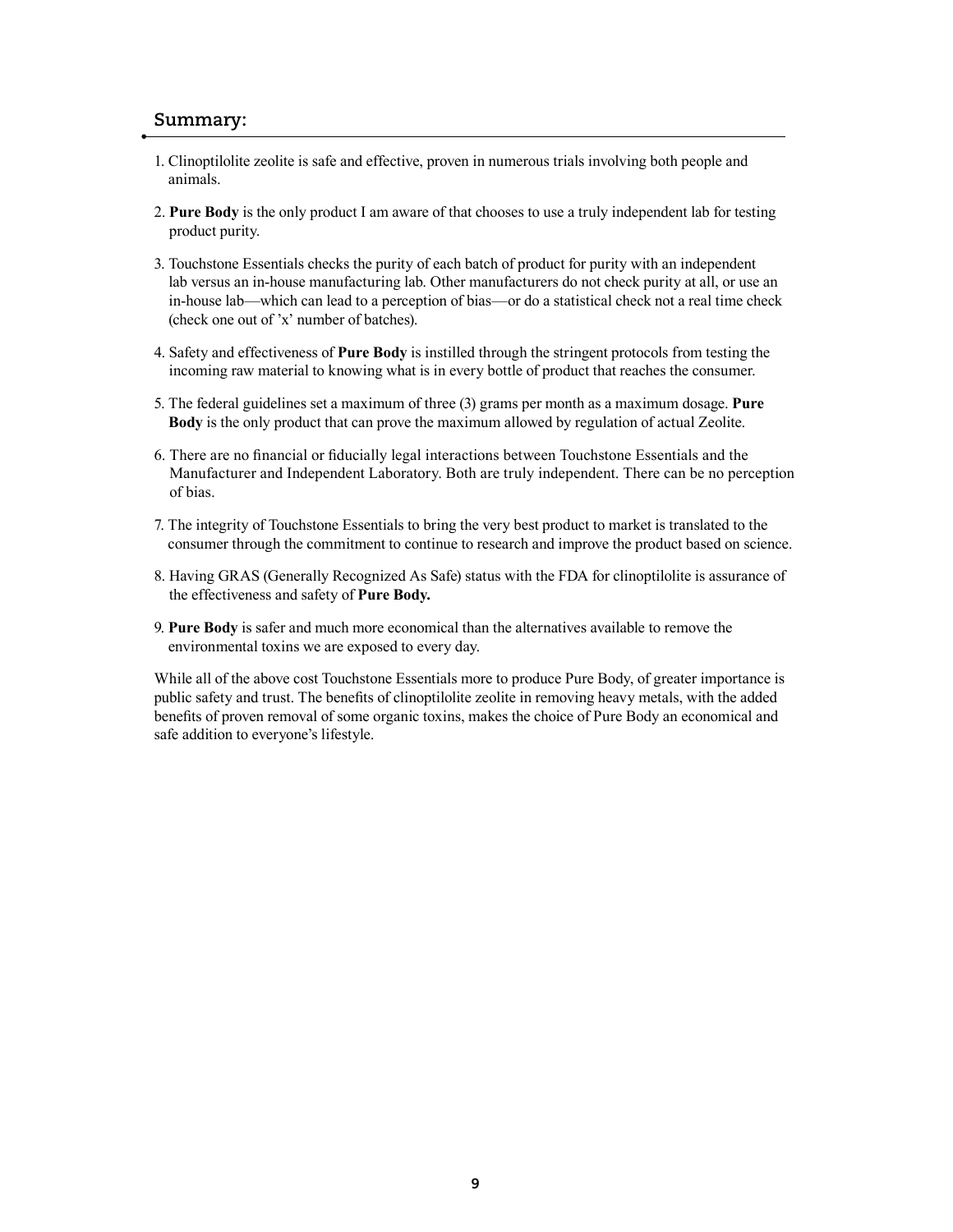## **References:**

- 1. Mumpton FA. La roca magica: uses of natural zeolites in agriculture and industry. Proc Natl Acad Sci USA. 1999;96:3463-3470.
- 2. Pavelic K, Hadzija M. Medical applications of zeolites. In: Auerbach SM, Carrado KA, Dutta PK (eds). Handbook of Zeolite Science and Technology. New York: Dekker; 2003; pp 1143-1174.
- 3. Cattaneo MV, Chang TM. The potential of a microencapsulated urease-zeolite oral sorbent for the removal of urea in uremia. ASAIO Trans. 1991;37:80-87.
- 4. Patzer JF II, Yao SJ, Wolfson SK Jr. Zeolitic ammonium ion exchange for portable hemodialysis dialysate regeneration. ASAIO J. 1995;41:221-226.
- 5. Seidel H, Bartko P, Kovác G, Paulíková I, Nagy O. Effects of haemoperfusion on selected Indices of blood biochemistry in sheep. Acta vet Brno. 1997;66:213-218.
- 6. Rodriguez-Fuentes G, Barrios MA, Iraizoz A, Perdomo I, Cedre B. Enterex-anti-diarrheic drug based on purified natural clinoptilolite. Zeolites. 1997;19:441-448.
- 7. Young SW, Qing F, Rubin D, et al. Gadolinium zeolite as an oral contrast agent for magnetic resonance imaging. J Magn Reson Imaging. 1995;5:499-508.
- 8. Keeting PE, Oursler MJ, Wiegand KE, Bonde SK, Spelsberg TC, Riggs BL. Zeolite A increases proliferation, differentiation, and transforming growth factor beta production in normal adult human osteoblast-like cells in vitro. J Bone Miner Res. 1992;7:1281-1289.
- 9. Ivkovic S, Zabcic D. The effect of tribomechanically activated zeolite (TMAZ) on total antioxidant status of healthy individuals and patients with malignant disease. Free Radic Biol Med. 2002; 33(suppl 1):172.
- 10. Ivkovic S, Zabcic D. Antioxidative Therapy: nanotechnology product TMA-Zeolite reduces oxidative stress in cancer and diabetic patients. Free Radic Biol Med. 2002;33(suppl 2):331.
- 11. Nikawa H, Yamamoto T, Hamada T, Rahardjo MB, Murata H, Nakanoda S. Antifungal effect of zeolite-incorporated tissue conditioner against Candida albicans growth and/or acid production. J Oral Rehabil. 1997;24:350-357.
- 12. Morishita M, Miyagi M, Yamasaki Y, Tsuruda K, Kawahara K, Iwamoto Y. Pilot study on the effect of a mouthrinse containing silver zeolite on plaque formation. J Clin Dent. 1998;9:94-96.
- 13. J Hazard Mater. 2011 Jan 15;185(1):447-55. Epub 2010 Sep 22. Adsorption characteristics of  $UO(2)(2+)$  and Th(4+) ions from simulated radioactive solutions onto chitosan/clinoptilolite sorbents.
- 14. Humelnicu D, Dinu MV, Drăgan ES. Source Al I Cuza University of Iasi, Faculty of Chemistry, Bd. 11 Carol I, 700506 Iasi, Romania. doinah@uaic.ro Toxicol Sci. 2011 Oct 5. [Epub ahead of print] Characterization of ZZ a Zn2+ clinoptilolite
- 15. G Rodríguez-Fuentes Studies in Surface Science and Catalysis, 2004 Elsevier Dietary supplementation with the tribomechanically activated zeolite clinoptilolite in immunodeficiency: effects on the immune system
- 16. Adsorption of lead (II) ions on transcarpathian clinoptilolite VI Gomonaj, NP Golub, KY Szekeresh… - Adsorption Science & …, 2001 - Multi-Science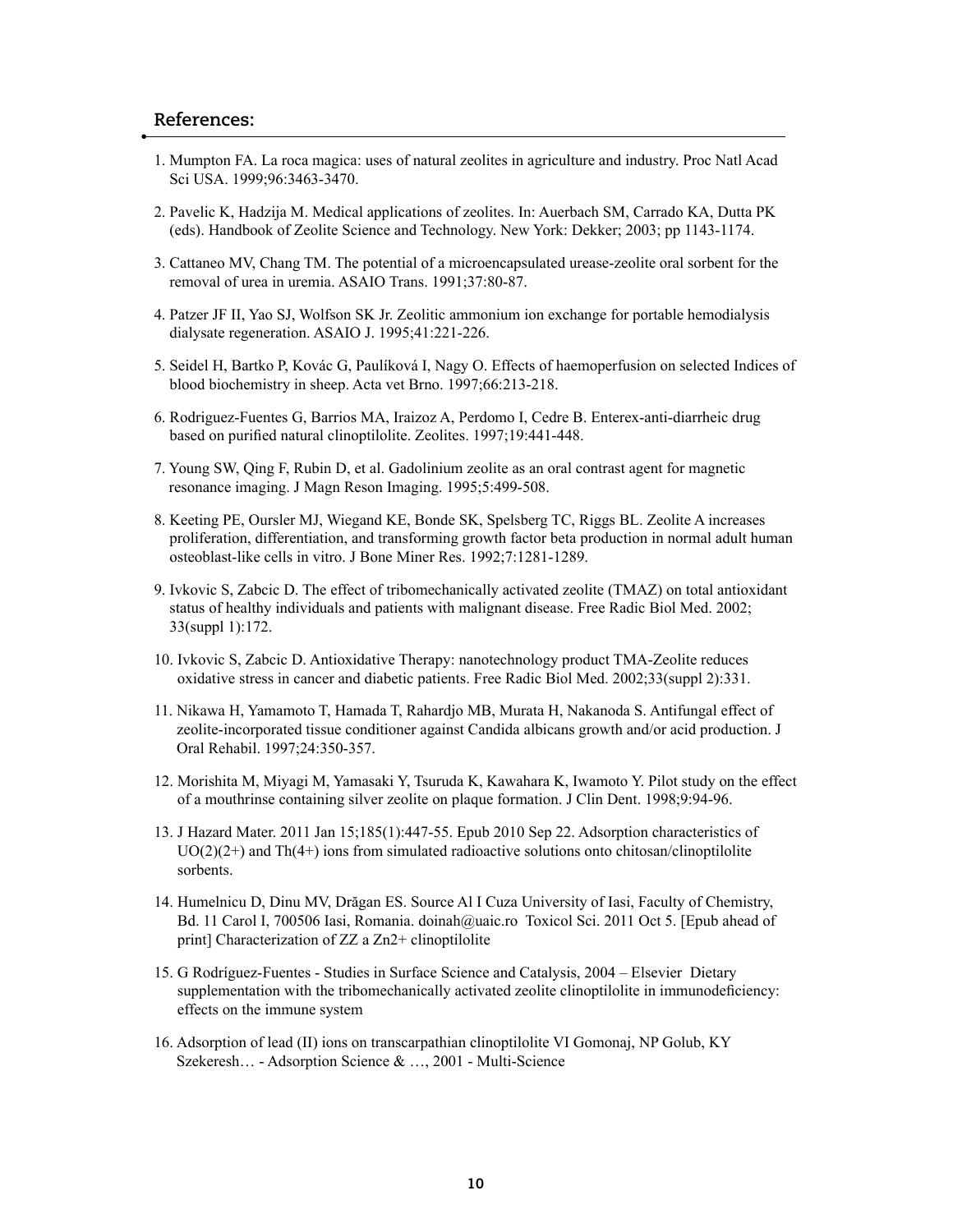- 17. DETERMINATION OF APOPTOTIC EFFECTS OF CLINOPTILOLITE ON HUMAN T LYMPHOCYTES [PDF] from iyte.edu.trME USLU - 2008 - library.iyte.edu.tr
- 18. 32-O-03-Study of the reaction of a Ca-clinoptilolite and human bile R Simón Carballo, G Rodríguez-Fuentes… - Studies in Surface …, 2001 – Elsevier 170 32 -Zeolite minerals and Health Sciences (Thursday pm) 32-O-01 - Biomedical applications of zeolites \*K. Pavelic 1, B. Subotic I and M. Colic 2 I Rudjer Boskovic Institute, Zagreb, Croatia," 2Molecutec Corporation., Goleta, USA - pavelic@rudjer, irb. hr Natural and ...
- 19. AAS, XRPD, SEM/EDS, and FTIR studies of the effect of calcite and magnesite on the uptake of Pb2+ and Zn2+ ions by natural kaolinite and clinoptilolite [PDF] from iyte.edu.trB Zünbül - 2005 - library.iyte.edu.tr. Sorption Studies on Mineral Mixtures 51 ... clinoptilolite and magnesite minerals, in addition to magnesite-clinoptilolite mixtures
- 20. Klaassen CD, ed. 1996. Casarett and Doull's Toxicology: The Basic Science of Poisons. New York: McGraw-Hill.
- 21. World Resources Institute (WRI). Heavy Metals and Health. Accessed online at http://www.wri. org/wri/wr-98-99/metals2.htm.
- 22. OSHA. Heavy Metals. Occupational Safety and Health Administration. Accessed online at http:// www.osha-slc.gov/SLTC/metalsheavy/index.html.
- 23. A field study on the effect of the dietary use of a clinoptilolite-rich tuff, alone or in combination with certain antimicrobials, on the health status and performance of ... [PDF] from 67.20.90.220DS Papaioannou, CS Kyriakis, C Alexopoulos… - Research in veterinary …, 2004 – Elsevier
- 24. A field study on the effect of in-feed inclusion of a natural zeolite (clinoptilolite) on health status and performance of sows/gilts and their litters
- 25. DS Papaioannou, SC Kyriakis… Research in veterinary …, 2002 Elsevier The effect of feeding clinoptilolite on the health status, blood picture and weight gain in pigs].
- 26. L Vrzgula, P Bartko, J Blazovský… Veterinární medicína, 1982 ncbi.nlm.nih.gov The effect of feeding zeolite (clinoptilolite) on the health status of sheep].
- 27. P Bartko, L Vrzgula, M Prosbova… Veterinární medicína, 1983 ncbi.nlm.nih.gov
- 28. Effects of high-sulfur water and clinoptilolite on health and growth performance of steers fed forage-based diets [HTML] from animal-science.orgKM Cammack, CL Wright, KJ Austin… - Journal of animal …, 2010 - animal-science.org
- 29. The effect of natural zeolite (clinoptilolite) on the state of health and the indices of the internal environment of calves during the first 15 days of postnatal developmentL Vrzgula - Nutrition reports international (USA), 1986 - agris.fao.org

AGRIS record. Record number, US8718573. Titles, The effect of natural zeolite (clinoptilolite)on the state of health and the indices of the internal environment of calves during the first 15 daysof postnatal development. Personal Authors, Vrzgula, L. Publication Date, (Dec 1986).

- 30. Effects of short-term supplementation of clinoptilolite in colostrum and milk on hematology, serum proteins, performance, and health in neonatal dairy calves [PDF] from um.ac.ir M Mohri, HA Seifi… - Food and Chemical Toxicology, 2008 – Elsevier
- 31. The effect of the zeolite clinoptilolite on serum chemistry and hematopoiesis in mice[PDF] from 67.20.90.220I Martin-Kleiner, Z Flegar-Metri, R Zadro… - Food and chemical …, 2001 – Elsevier ...